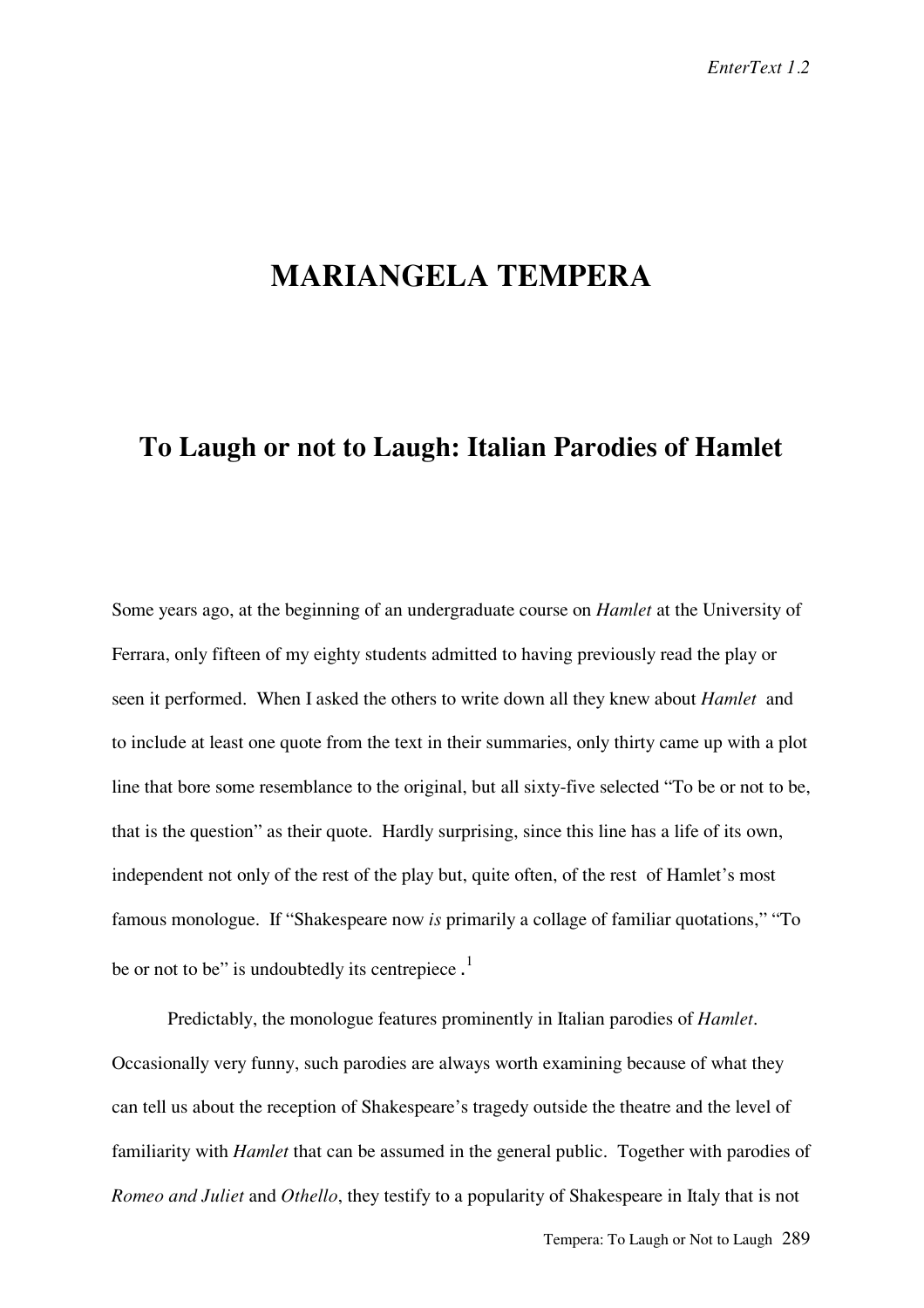necessarily linked to any real knowledge of the dramatist's "greatest hits", but rather to a vague acquaintance with their basic plots and their catchiest lines. After all, Shakespeare's works are not part of the Italian school curriculum, and their frequent stagings are mainly attended by a theatre-going minority. However, their main characters are widely familiar either thanks to Verdi's operas (*Othello*, *Macbeth*) or because of well publicised local connections (*Romeo and Juliet* and Verona). They are often parodied to foreground the tension between high and low culture, especially strong in Italy, where the two seldom overlap. Whenever parodists want to target high culture, Shakespeare's plays are more conveniently available than the masterpieces of the Italian canon (the world of Dante's *Divina Commedia*, for example, is too complex and unfamiliar for quick parody). Parodists who "dumbdown" key moments of Shakespeare's plays establish a complicity with their audience by exposing the dramatist as part of "a refined and effete bookish culture" whose pretensions can be easily exploded.<sup>2</sup>

Since their success depends on the audience's recognition of the intertext, parodies tend to cluster around key scenes and, therefore, to reinforce a limited, partial knowledge of the plays. In the case of *Hamlet*, they ensure, through sheer repetition, that even those who know practically nothing about the play will be able to instantly recognise and superficially understand its most frequently quoted line. Because "popular culture focuses more on character than on other elements," parodists target the protagonist, Hamlet, and reduce him to a single, easy to caricature, trait—his inability to make up his mind.<sup>3</sup> The language itself comes to their aid. In Italian, "*dubbio amletico*" (Hamletic doubt) is a well established verbal cliché, often ironically applied to trivial matters. Familiarity with this phrase can be assumed in most viewers and represents the building block on which parodists can construct their variations. From Shakespeare's text, they sometimes take as little as a single line, from the stage iconography of Hamlet, they only draw those traits that are deemed essential to the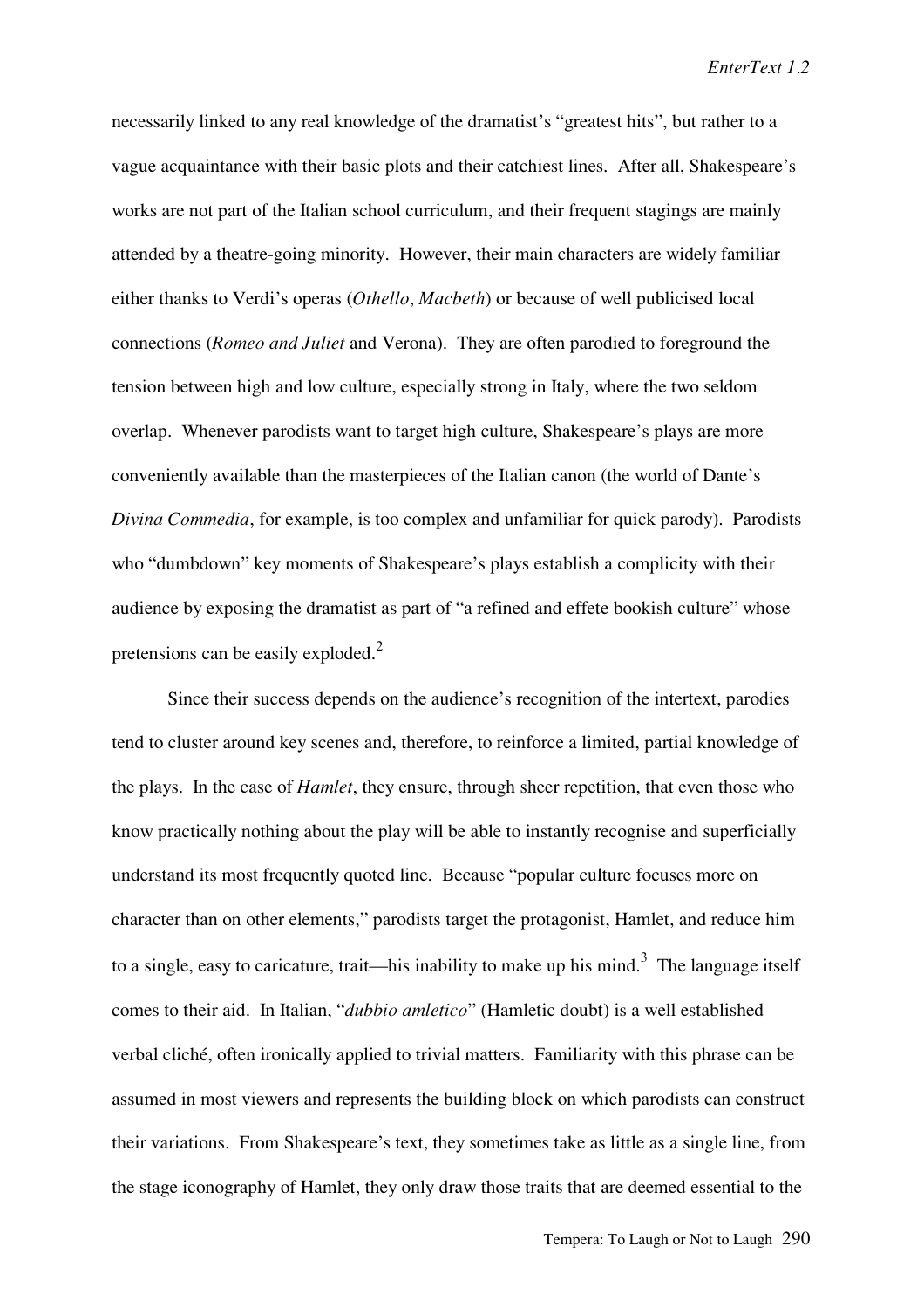*EnterText 1.2*

character's identification. The resulting playlets encapsulate the essence of Shakespeare's tragedy seen through foreign eyes. Although far from exhaustive, the sample examined in this paper highlights approaches to Hamlet's monologue and to the whole tragedy which are typical of Italian comedy.

To gauge the popularity of a play one needs look no further than the world of advertising. Because of the amount of money involved in producing and broadcasting a spot, not a single, precious second will be wasted on literary references that cannot be readily understood by a hugely mixed audience. Whatever assumptions advertisers make about cultural knowledge will be the result of in-depth market research. *Hamlet* features in a 1989 campaign targetting viewers who "forget" to bet on horses through a state approved system, "Totip". The message is that they behave as outrageously as an actor who forgets "To be or not to be". Shakespeare's monologue is not quoted because of any connection between its content and the advertising message, but as the most readily available example of an impossible-to-forget passage. After a quick, panoramic view of spectators fast asleep in their seats, the camera focuses on an aging ham actor, who strikes a heroic pose, bellows out "To be...," but then forgets his lines and needs constant prompting from an animated horse head. On being reminded that he has also forgotten to fill in his "Totip" forms, he throws away the skull and dashes off **[videoclip1 'Totip']**.As in other modern parodies, the original text is not ridiculed, but used as a standard "by which to place the contemporary under scrutiny.<sup>4</sup> The world of theatre-goers is openly scorned as a small community of elderly eccentrics who do not even enjoy their entertainment of choice. While they remain trapped in the stifling atmosphere of the miniature theatre hall, the actor runs away towards "real life," towards the far more alluring gambling world which is inhabited by the television audience. The underlying assumption is that the low culture of horse racing is preferable to the high culture of theatre going. Although Hamlet is never mentioned, he is clearly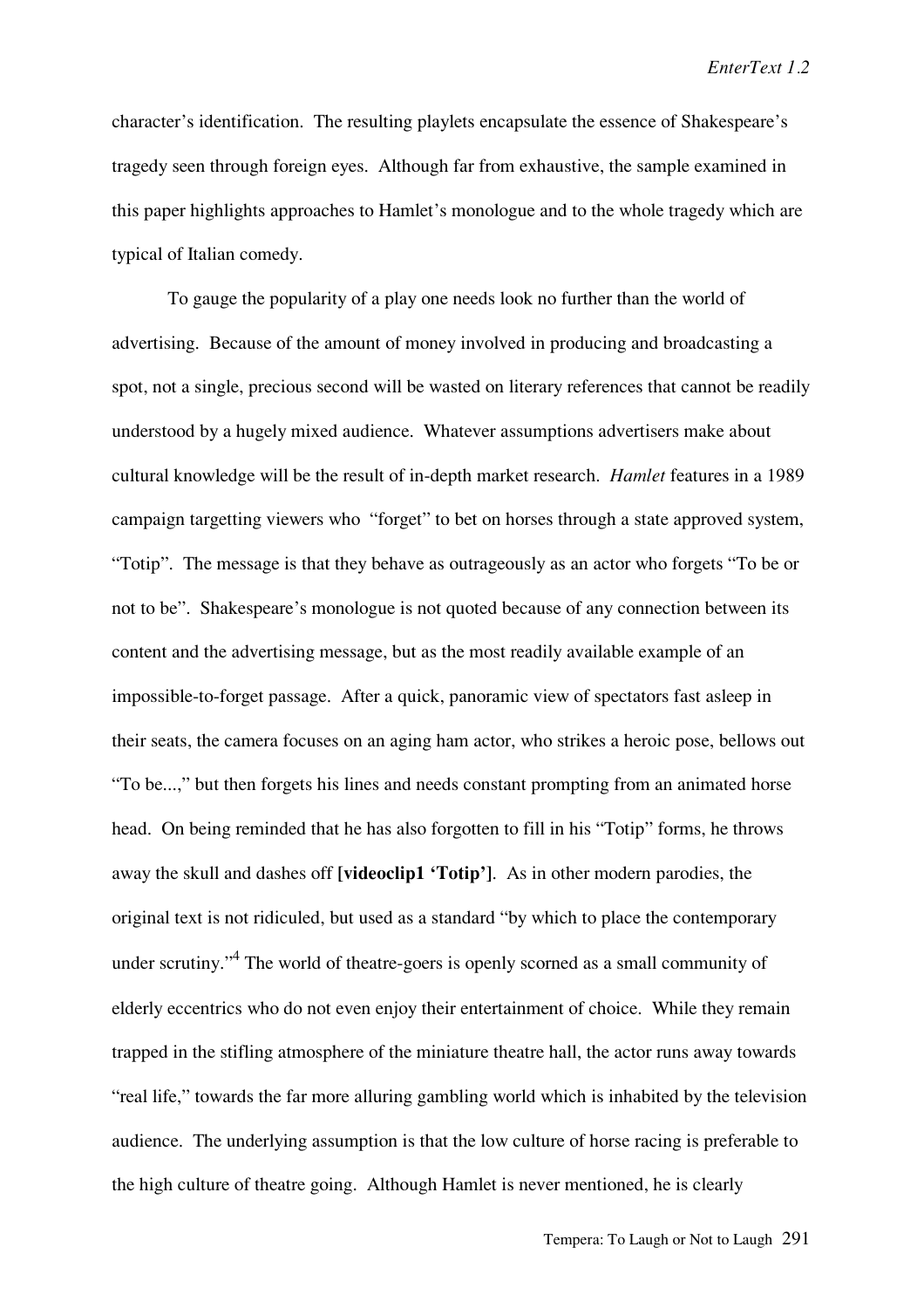signified by conventional traits: the predominantly black costume, the medallion on a neck chain, the blond "Northern" wig (here comically at odds with the actor's black moustache) and, last but not least, the skull. As is often the case, the authors of this parody make it easier for their audiences to identify the tragedy by conflating the most famous iconic moment in *Hamlet* with the character's most famous monologue, hence the presence of the skull in Act III scene 1.

References to *Hamlet* in advertising can also be slightly subtler and, at the same time, more directly connected to the play. A 1991 campaign for "Pomì", a brand of tomato sauce, aims at convincing consumers to switch from bottle to carton when buying the product, the carton offering more sauce for less money. It builds on the success of a previous campaign centered on the jingle "O così o Pomì" (i.e., you either buy fresh tomatoes or our bottled sauce) and it goes on to offer the new alternative: "O Pomì o Pomì" (i.e. either the bottle or the carton). The consumer in doubt is a female Hamlet. Like the "Totip" actor, she wears a short, blond wig (which is made obvious, and therefore funny, because it is at odds with her dark eyes and eyebrows), a black costume with a white ruff collar, and a neck chain. She imitates the conventional, inspired pose of Hamlet meditating on the skull, but her right hand holds a Pomì carton. She lovingly gazes at it and at the bottle in her left hand, and wonders: which of the two is better value? Not a single direct quote from "To be or not to be" enters her text, but the connection with the tragic monologue is established by the lofty tone of her voice. While debating the relative merits of two types of packaging, she projects the image of a tragic actress fully immersed in her role. Once the decision in favour of the carton is made, she sends up her own solemnity by snapping out of her parody of Hamlet and engaging the attention of the consumers in chatty complicity **[videoclip 2 "O così o Pomì"**]. The attack on the viewers' potential inability to identify the Shakespearean reference is three-pronged: if they miss the visual clues offered by the costume and the aural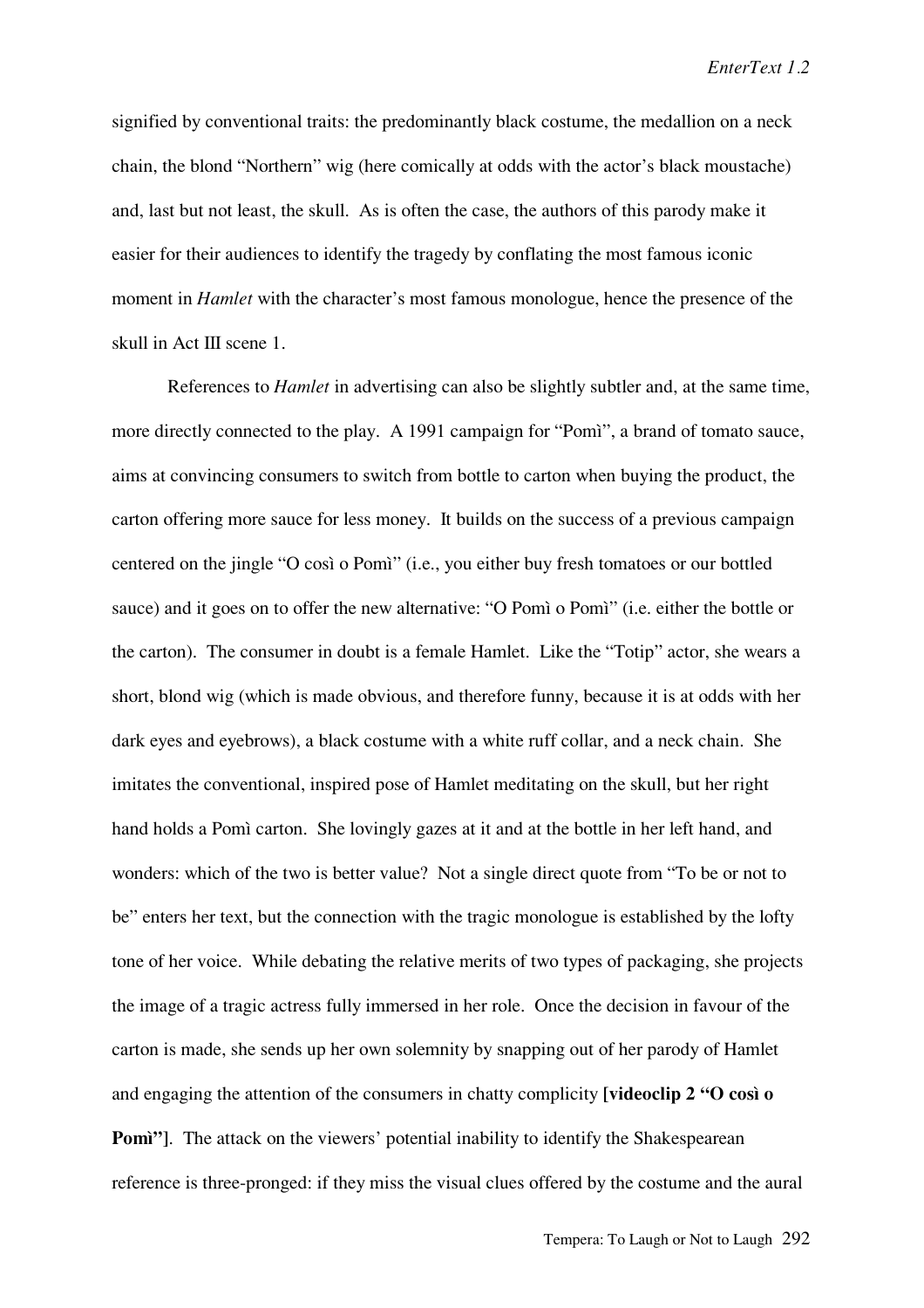hint of the actress's declamatory tone, her words establish without doubt that she is prey to a "*dubbio amletico*."

The "Pomì" commercial must introduce a female Hamlet because, in 1991, Italian men ate tomato sauce, but they did not buy it. By 1997, apparently, they had taken a giant step forward and were doing their own laundry (under the supervision of a female expert). In the campaign to promote "Sole", a washing powder, the Hamlet-like consumer is a man in contemporary, casual clothes. In a supermarket aisle, he holds and compares two unmarked boxes: "To be or not to be? Boh!" "Don't get it wrong!" is the recommandation of a savvy young woman. While holding up one box at a time, he further defines the problem: "Quality without savings or savings without quality?" "That is the question!" the girl agrees. "Which one should I buy, then?" he asks her. On cue, she produces a box of "Sole" and proceeds to extoll its qualities **[ videoclip 3 "Sole"]**. In this spot, the references to Shakespeare's tragedy are conveyed, almost exclusively through verbal clues. The opening sentence has the sole purpose of triggering instant identification of the speaker as a Hamletlike figure, and therefore, by definition, a man in doubt. By completing the line, the girl establishes Shakespeare's words as the ornate frame that sets off the consumer's dilemma quality vs. savings. Missing the Hamlet connection would have left the viewers of the "Pomì" spot bewildered and dissatisfied (an effect to avoid at all costs in advertising). The effectiveness of the "Sole" campaign, on the contrary, would be diminished but not hopelessly marred by a failure to recognise "To be or not to be" as a Shakespearean line. In fact, the advert is designed to appeal to a two-tiered audience: those who see the punch line in the oddity of a man buying washing powders and those who can also appreciate the collaborative re-creation of the Shakespearean context achieved by the two protagonists.

Advertisers who focus their spots on "To be or not to be" count on a familiarity with the line that their target audience has sometimes acquired in the theatre, but more often from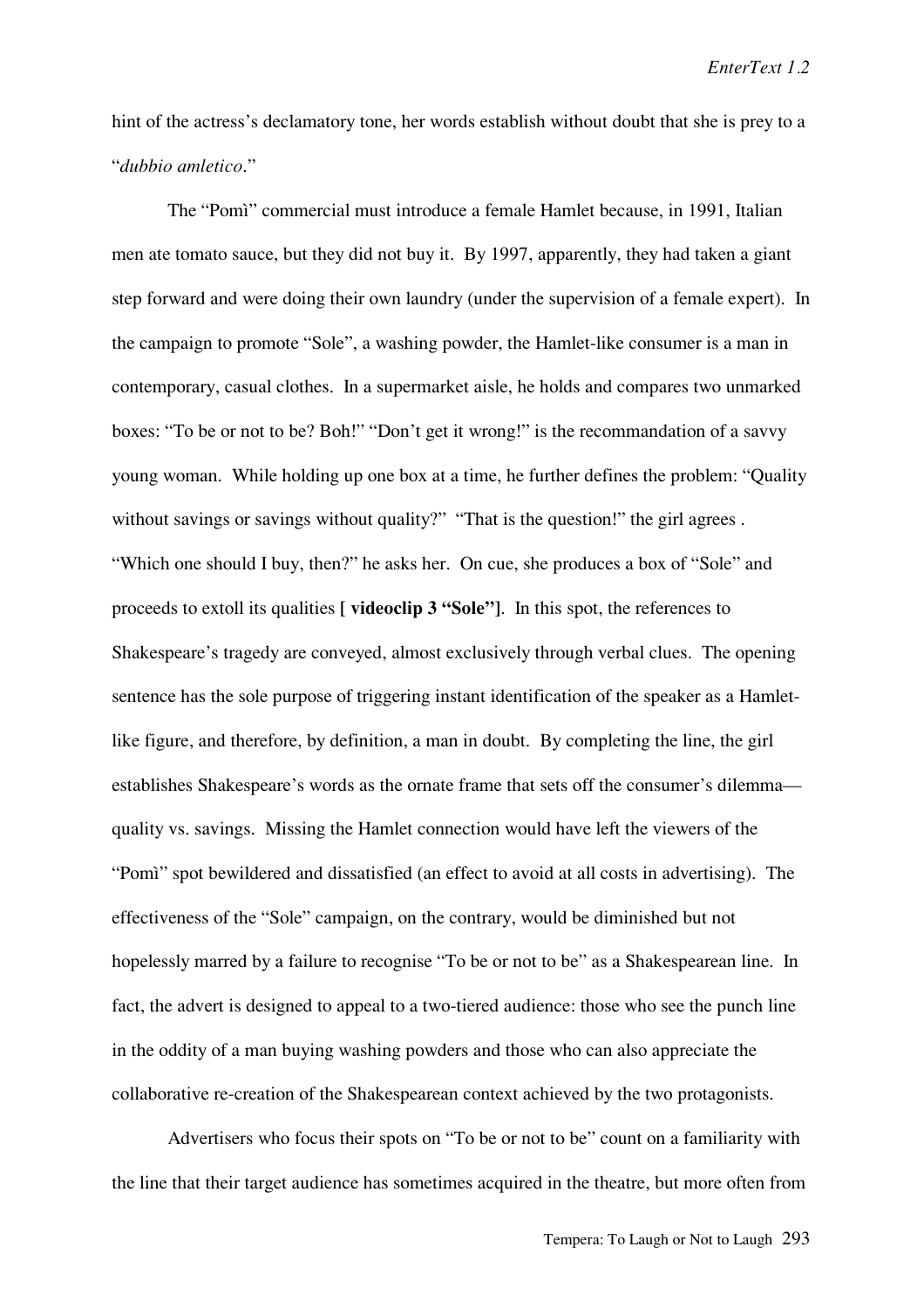parodies in other media. In 1955, Vittorio Gassman interpreted the first Hamlet in the history of Italian television (in a production that had already toured the theatres) and achieved instant fame with discriminate viewers. The recording of that evening shows him as a brooding, romantic prince, fully aware of his own good looks. As he slowly rises from a bench to start his monologue, the camera lingers lovingly over his body. For the first time, the spectators were given the opportunity to revisit a theatre performance with a close attention to details. From that moment onwards, even those viewers who had not seen Gassman's Hamlet on stage and those who were totally unfamiliar with the play (and perhaps did not watch it to the end) strongly identified him with the role **[videoclip 4 'Amleto']**. In 1959, he starred in *Il mattatore* (directed by Daniele D'Anza), a series of television shows where he alternated comic sketches with excerpts from his tragic repertoire (including, of course, Hamlet's monologue). The show became hugely popular because the comic sketches dealt scathingly with controversial topics. At the time, for example, Italian football teams were beginning to use a strategy called *catenaccio* (i.e., rather than trying to score they focussed on defensive tactics to prevent their adversaries from scoring). *Catenaccio* made for very dull matches, and the fans hated it. Gassman created the character of a team owner who, surrounded by his players, muses on the advantages of resorting to the *catenaccio* to avoid being demoted to the B-league.

*B o non B, questo è il problema: Se sia più nobile soffrire nell'animo Le reti e i rigori di un ingiusto arbitraggio O fare il catenaccio contro un mare d' avversari, E, contrastandoli, coprirli di lividi. Difendersi --rinunziare, Nient'altro. E con un ostruzionistico sistema dire: ecco, noi abbiamo posto fine Alle doglie del portiere e alle mille cariche irregolari Che sono retaggio della retrocessione. Dribblare, palleggiare: Palleggiare, pareggiare forse: ecco il punto che potrà sottrarci alla B, All'inesplorato dei continenti dalla cui frontiera Non c'è squadrone che ritorni.*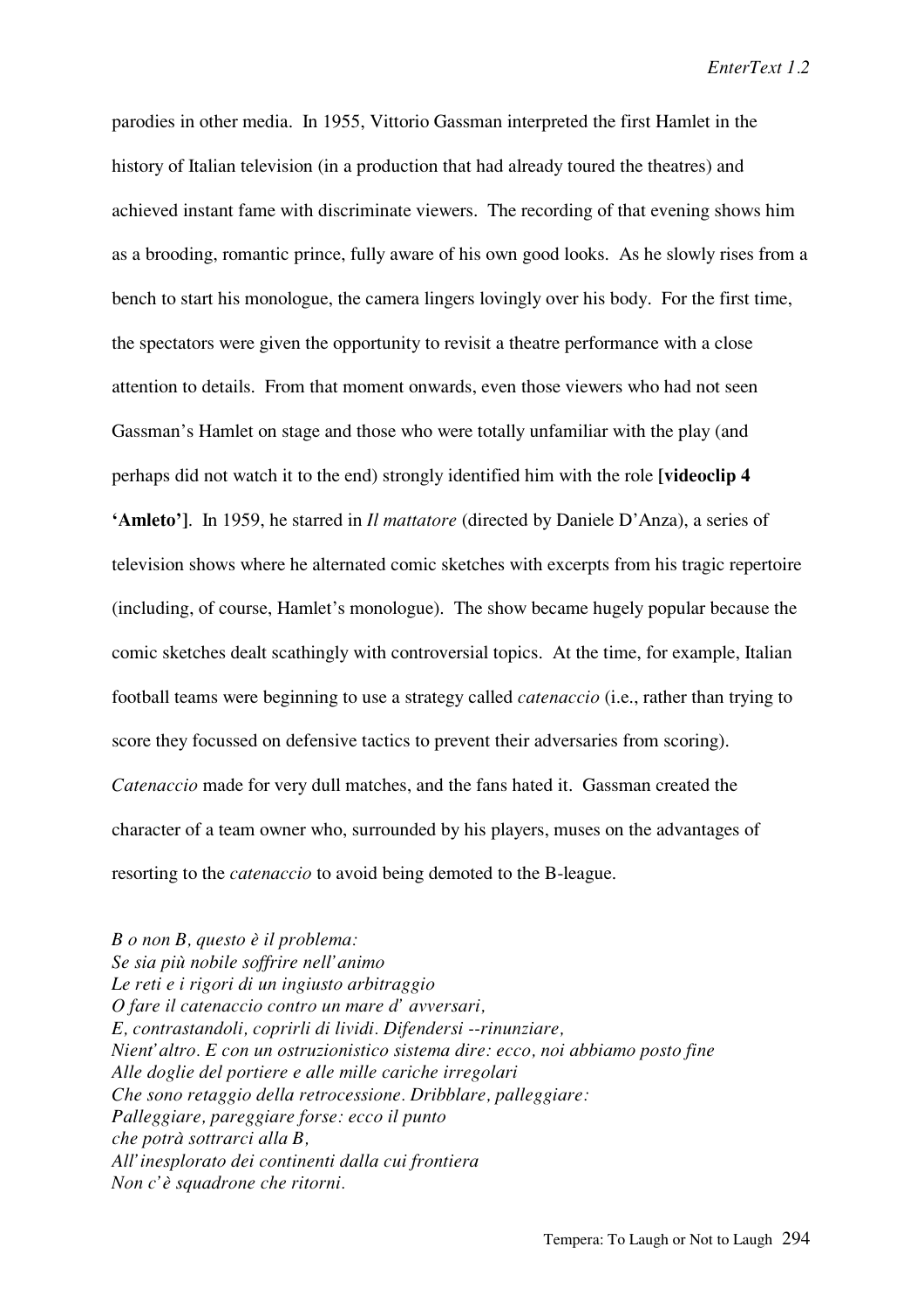B or not B, that is the question: Whether 'tis nobler in the mind to suffer The goals and penalties of outrageous refereeing, Or to resort to the *catenaccio* against a sea of adversaries And, by opposing, severely bruise them. To defend—to limit, No more; and by obstructing to say we end The heartache of the goalkeeper and the thousand irregular charges That retrocession is heir to. To dodge, to dribble; To dribble, perchance to draw; ay, there's the point That may save us from the B, The undiscover'd country from whose bourn No team returns. **[videoclip 5 'B o non B']**

Although the opening words are modeled on the original, the parodist finds his intertext in the Italian translation; he imitates its structural elements "while at the same time introducing a new topic, a change which demands variations mostly with regard to vocabulary."<sup>5</sup> The puns on *rigori* (both "rigours" and "penalty kicks"), the choice to render "heir to" with "*retaggio*" (which evokes "*rete*"—goal), and "the rub" with "*il punto*" (which also means "point"), all contribute to reinforce the comic effect of shifting Hamlet's monologue to the semantic field of football. At the same time, the references to unsportsmanlike behaviour (obstructing and bruising the adversaries) make it clear that this Hamlet, torn between two choices, will ultimately select the more self-serving. Full appreciation of the sketch requires a familiarity with the entire monologue which is well beyond the cultural knowledge of the average television viewer. The author of this parody adopts strategies which are similar to those recently employed by the scriptwriters of *Clueless*, where the jokes "are sophisticated plays on the discrepancy between those that have the cultural capital to 'read' the film through prior knowledge of literary culture and those that do not."<sup>6</sup> All spectators are given the necessary clues to pick up the connection with *Hamlet*; those unfamiliar with the entire monologue can still enjoy "B or not B" as an elaborate act of self-parody on the part of a famous Shakespearean actor, as a witty comment on a hot topic, as a bowing of high culture to the superior interests of popular entertainment.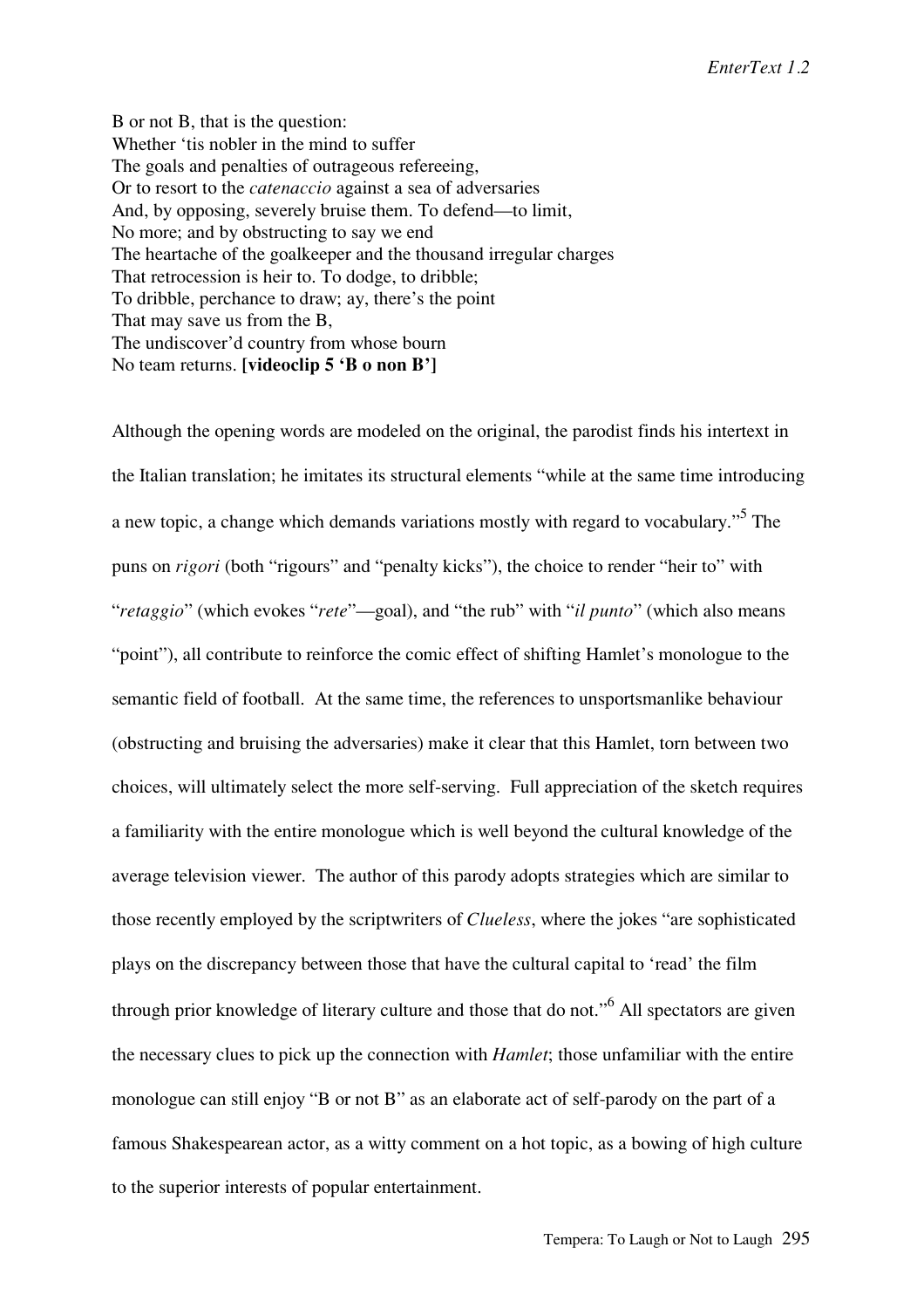Gassman's transformation of Hamlet from brooding prince to cheeky crook is the main point of interest in this sketch. Make-up and false teeth deform the actor's features and efface the good looks that contributed so much to the success of his Hamlet, but the opening lines are spoken in his own famous voice. Gradually, the comic speech patterns of the team owner take over and the parody gathers momentum. It peaks with the recommendation that the players should take their "too, too frail flesh" to a convent, or retreat, because their thighs have become weak. Together with the mannerisms introduced by Gassman, the final remark suggests that this Hamlet's interest in the future of his sporting kingdom may be due to his passion for young men in shorts. Even hinting at such a possibility was quite daring in 1950s Italy.

Throughout "B or not B", the speaker holds in his hand a football instead of the trademark skull. It is one of the fine points of the sketch that will be picked up only by spectators familiar with Shakespeare's tragedy. Parodists and advertisers take the shortcut of using the skull to signify "Hamlet" so often that the convention itself becomes the object of parody in variety shows. In *Senza rete* (1975), Alberto Lupo, a sort of B-league Gassman, very famous for his soap opera roles, is finally given a chance to recite "To be or not to be". He is soon interrupted by Lino Banfi, a comedian, who insists that the monologue cannot be played without a skull. With increasing irritation, Lupo maintains that this convention is totally outmoded and needs not be followed, but is ultimately forced to accept Banfi's offer to play the role of the skull. While all viewers can laugh at the misunderstandings between the two actors, those who remember whose skull features in *Hamlet* have the extra pleasure of watching a Yorick-like character utterly fail to amuse his prince. Inevitably, the comedian's antics as he struggles to turn his face into a plausible imitation of a skull undercut Lupo's efforts to give a serious performance and, for once, Yorick steals Hamlet's scene.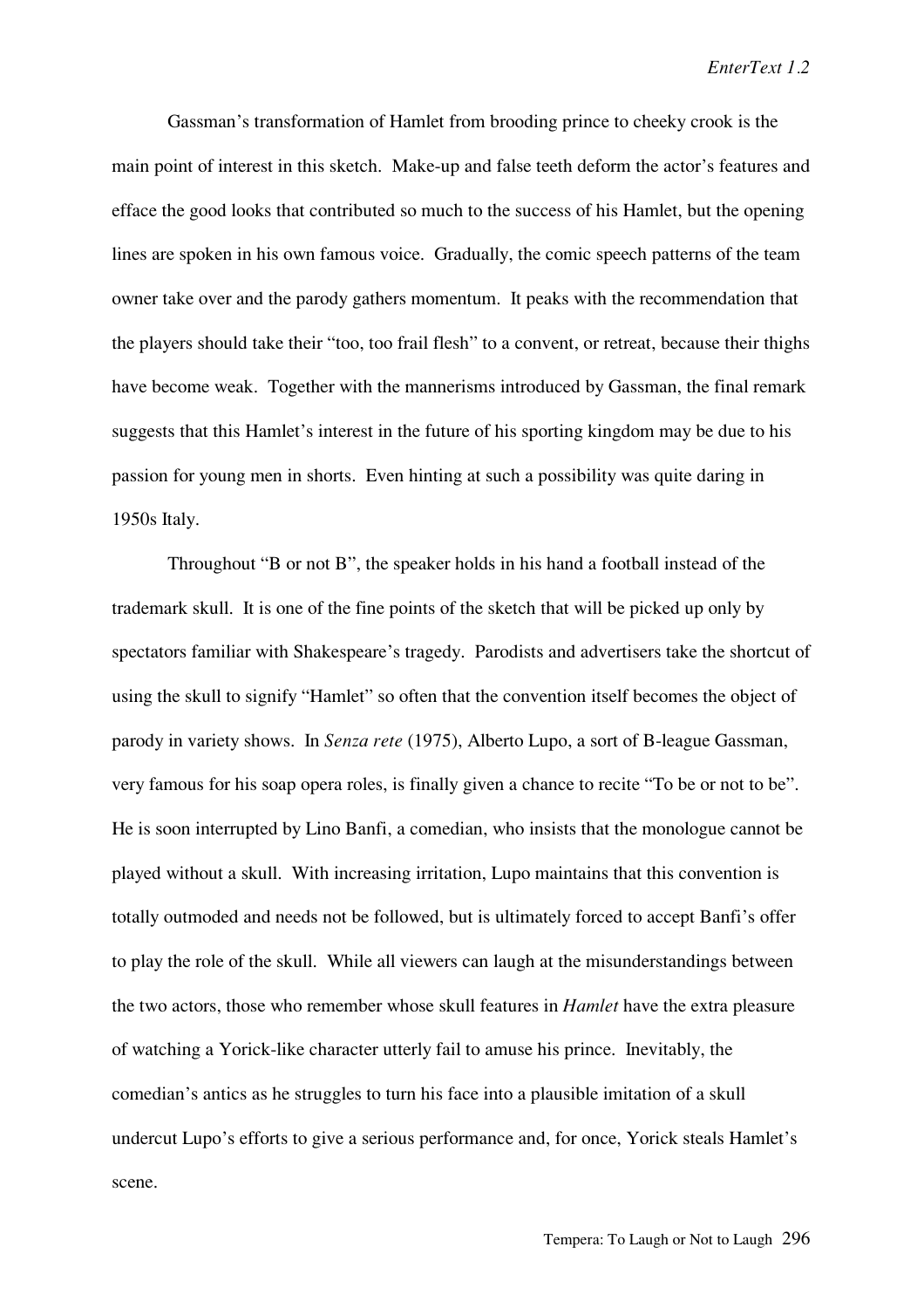Leo De Berardinis, a Shakespearean actor and director, takes the idea of the living skull much further in his full-length play,*Totò principe di Danimarca* (1990), written, interpreted and directed by him first on stage and then on television. He plays the role of a Neapolitan actor, modelled on the famous comedian Totò, whose shabby company receives an improbable offer to perform *Hamlet* in London. They enthusiastically start rehearsing their own version of the tragedy and eventually come to the famous monologue. De Berardinis interprets it in a subdued, confidential tone while strolling on stage arm in arm with a fellow actor, whose uncomprehending face offers a silent, down-to-earth commentary on lines that are made new by being translated into very colloquial Italian and delivered with a Neapolitan accent.**[videoclip 6 "Totò"]** Those among the spectators who are accustomed to watching Hamlet commune with Yorick's skull can fully appreciate the comic effect achieved by substituting the prop with a silent actor. As in the previous sketch, the prince is shown in the company of his jester at the same time as he is delivering his most famous monologue. He is therefore shown on stage as sharing his thoughts with an internal audience whose reaction mirrors the bewilderment of those viewers who are only familiar with the first line. The physical appearance of the actors contributes to adding an extra layer of meaning to the scene. The tall, gaunt, aging De Berardinis forms an odd couple with his shorter, chubby sidekick. Together, they are more reminiscent of Don Quixote and Sancho Panza than of Hamlet and Yorick. This Hamlet is a tilter of windmills, a man who will never achieve his goals.

*Totò principe di Danimarca* can be fully enjoyed only by those among the spectators who have a fairly good knowledge of Shakespeare's play. The reduction of the main characters to the types of Neapolitan popular theatre is cleverly achieved by offering the most basic reading of *Hamlet* as a lurid family drama involving oversexed mothers, wicked uncles, dotty girlfriends. As for the superannuated protagonist, he effortlessly integrates his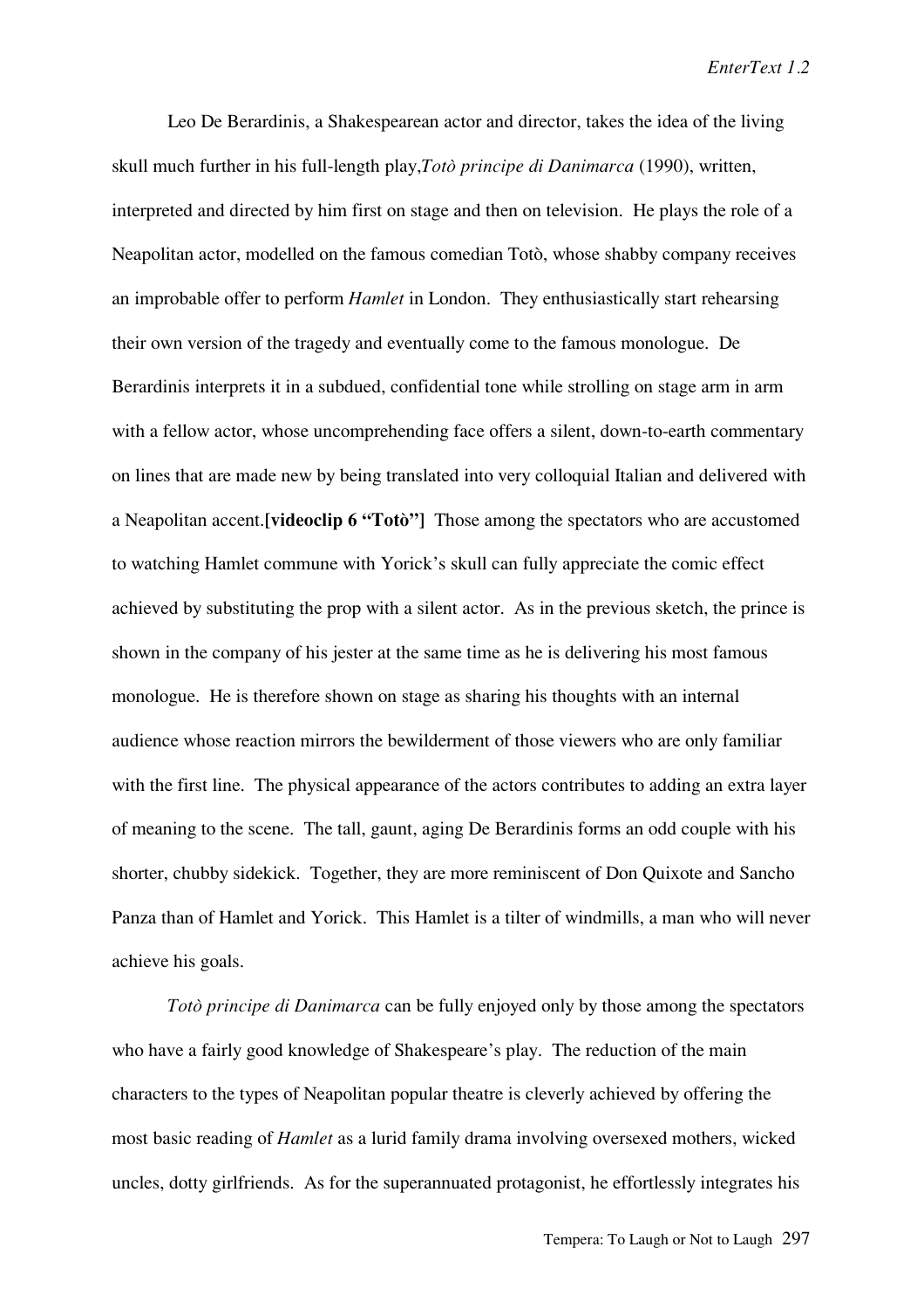*EnterText 1.2*

Hamlet into Southern Italian culture. The melancholy and irony of his delivery are rooted in Totò's famous portraits of his fellow Neapolitans; the key concepts of the monologue are punctuated by hand gestures that make words almost unnecessary.

If delivering the monologue with a regional accent is enough to ensure its passage from tragedy to comedy, translating it into a dialect automatically introduces an element of farce. *Ninì Tirabusciò*, a 1970 film interpreted by Monica Vitti and directed by Marcello Fondato, is a comedy based on the real life story of a girl who dreams of becoming a tragic actress, but achieves international fame as a *café chantant* attraction. The clash between high and low culture is not only woven into the script; it is also embodied in the main interpreter. In the 1960s, Monica Vitti was revered by the intellectual élite as the star of Michelangelo Antonioni's uncompromisingly high brow films. When she broke away from her personal and professional relationship with the *maestro*, she launched a new career as a comic actress and achieved the kind of popular success that, in Italy, is normally reserved for male comedians. It is especially fitting that, in one of her earliest comic roles, she portrays Ninì, an actress forced by circumstances to make the career choices that Vitti herself had so willingly embraced. Within this framework, Shakespeare's plays operate for Ninì as the equivalent of Antonioni's films for Vitti. They stand for a coveted peak of high culture that a young actress would do anything to reach. It is an illusion that low culture will turn onto its head by appropriating Shakespeare.

Early in the film, Ninì auditions for the role of Juliet with a company of *guitti*, strolling players who pay more attention to the *pasta* they are hungrily wolfing down than to her acting. The manager is unimpressed: he tells her that her accent is all wrong, because they play everything, Shakespeare included, in Neapolitan, and asks an actor to illustrate the point. Amidst bottles and crockery, he stands up and launches into Hamlet's monologue. He wonders whether 'tis nobler "*soffrire d' int' 'o core 'e mazzate 'e 'sta schifezza 'e*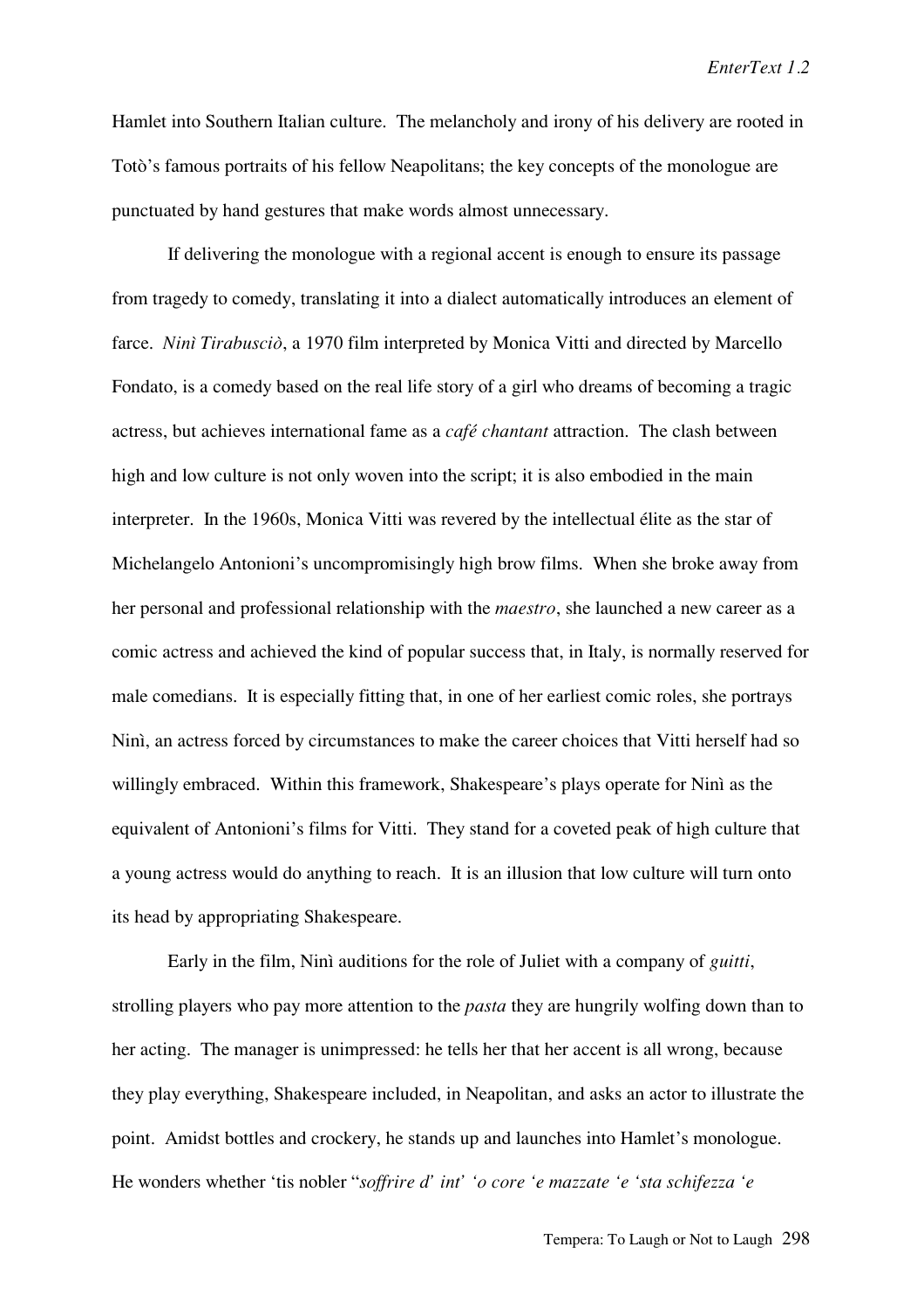*fortuna oppure andare contro a 'sta mappata 'e guaie e fare uno sconquasso*" (to suffer in one's heart the blows of this lousy fortune or to go against this bundle of troubles and cause havoc). By transforming "mind" into the "core" of popular songs, turning "outrageous fortune" into a "*schifezza*" (a term that vividly sums up everything that is disgusting and unfair about the fate of sad princes but also of hungry players), and upgrading "opposing" to an empty threat of boundless violence, the voice of plebeian Naples fully appropriates Hamlet.[**videoclip 7 "Ninì"**] The camera holds the actor's face in the frame as he delivers his lines, which are punctuated by background noises of forks rhythmically hitting plates as the other Thespians get on with the serious business of eating. The irony of the scene is further compounded by the fact that, while Ninì's interpretation of Juliet is hopelessly bad by the standards of tragedy, the *guitto* is perfectly credible as he inscribes Hamlet within the tradition of popular theatre. Of course his version of "To be or not to be" bears only the slightest resemblance to the famous monologue. Not only are the words bent to fit the alien mould of a Southern Italian dialect; the actor's delivery itself makes it clear to the audience that he rather relishes the idea of taking arms against all comers. The two Neapolitan parodies show that "To be or not to be" can be turned into a comic piece by fully embracing one or the other horn of the dilemma explored by the speaker. Both De Berardinis' ineffectual Hamlet and the *guitto*'s belligerent one are funny because their one-sided characters work against the complexity of the thoughts they are called to express. In both cases, the audience is encouraged to come quickly to the conclusion that only one path is really open to the speaker, and, consequently, to laugh off as a show of empty rhetoric the alternative course of action that he claims to be contemplating .

The strolling players in *Ninì Tirabusciò* are not deliberately parodying *Hamlet*. The next scene shows them lustily engaged in the rehearsals of a hilarious production of Shakespeare's tale of betrayal and revenge which their audience will appreciate as tragedy.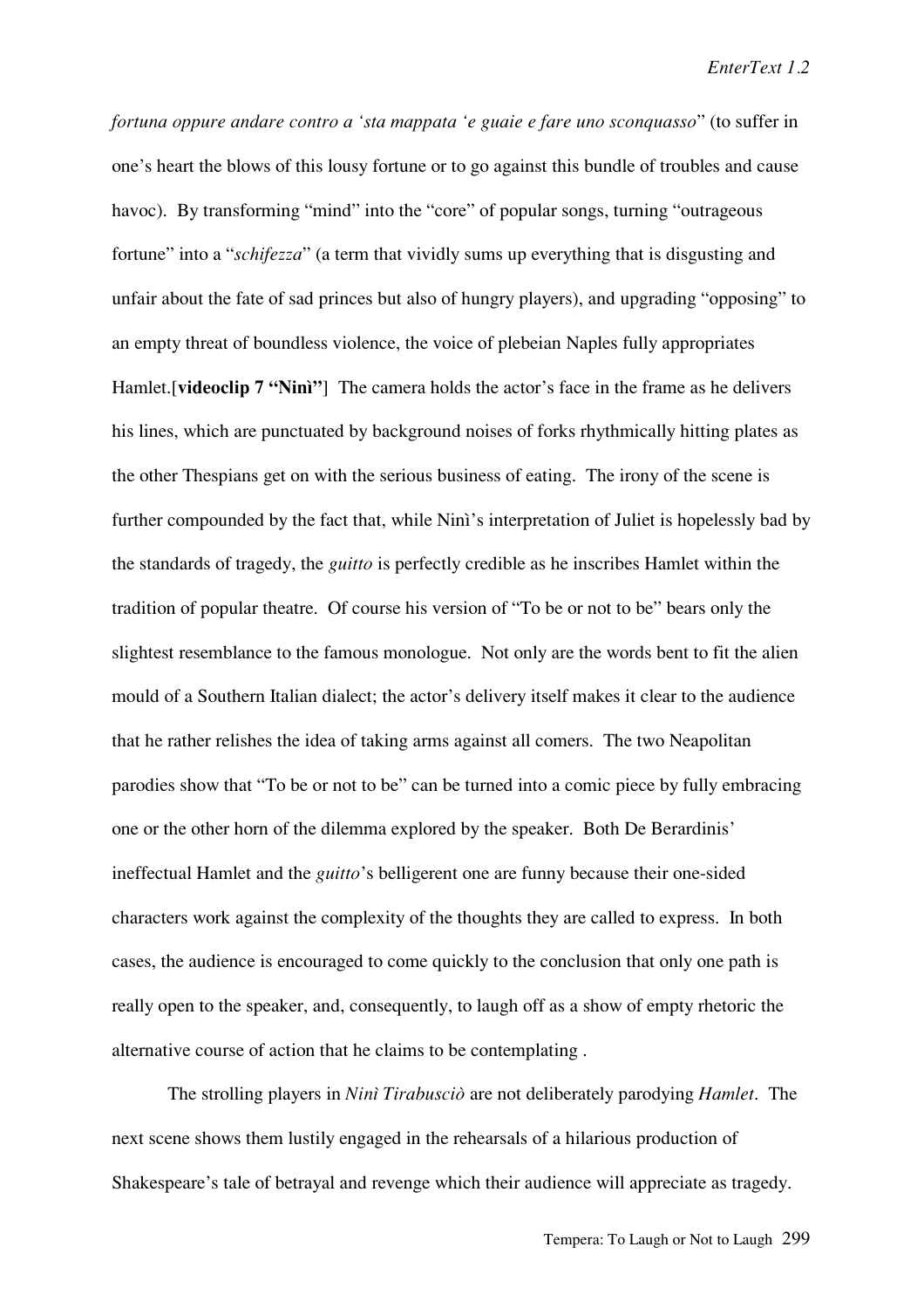They strip the play down to its basic sensational plot and run with it. When Ninì's Ophelia reacts to rejection as her spunky interpreter would (she loudly berates the prince and hits him with a boxful of "remembrances"), and when she freely ad-libs in the madness scene, the manager tries to rein her in and reminds her that she must stay closer to the text. She tries to give Shakespeare his due, only to see her efforts greeted with laughter by the fatherly policeman who is secretly acting as her mentor. She is duly affronted: "He must not laugh at an immortal masterpiece!" But of course he must laugh, because he mirrors the reaction that the director expects from the film audience.

The *Hamlet* parody in *Ninì Tirabusciò* neatly encapsules the interaction between high and low culture which is at the heart of so many comedy sketches. The low brow comedians present the best show they are capable of, but they are the victims of a high, or rather middle brow director who ridicules their misplaced ambition to tackle a classic. Like Theseus's courtiers, the middle class spectators, who are supposedly familiar with the "proper" way to stage *Hamlet*, are expected to laugh at the efforts of the rustics. In turn, the mannerisms of the *mattatori* (flamboyant tragic actors) are seen as legitimate targets for ridicule when Ninì presumes to rise above her station and puts on airs as a tragic actress. The spectators occupy a comfortable middle ground from which they can poke fun at performers up and down the entertainment scale. A smattering of Shakespeare is sufficient to feed their sense of superiority, because parody in the media will always take into account the need to appeal to the widest possible audience. With the notable exception of Vittorio Gassman, very few Italian actors bridge the gap between tragic roles and variety shows. Almost certainly, however, both *mattatori* and comedians will continue to be asked to perform their own, hugely different, versions of "To be or not to be" for Italian audiences.